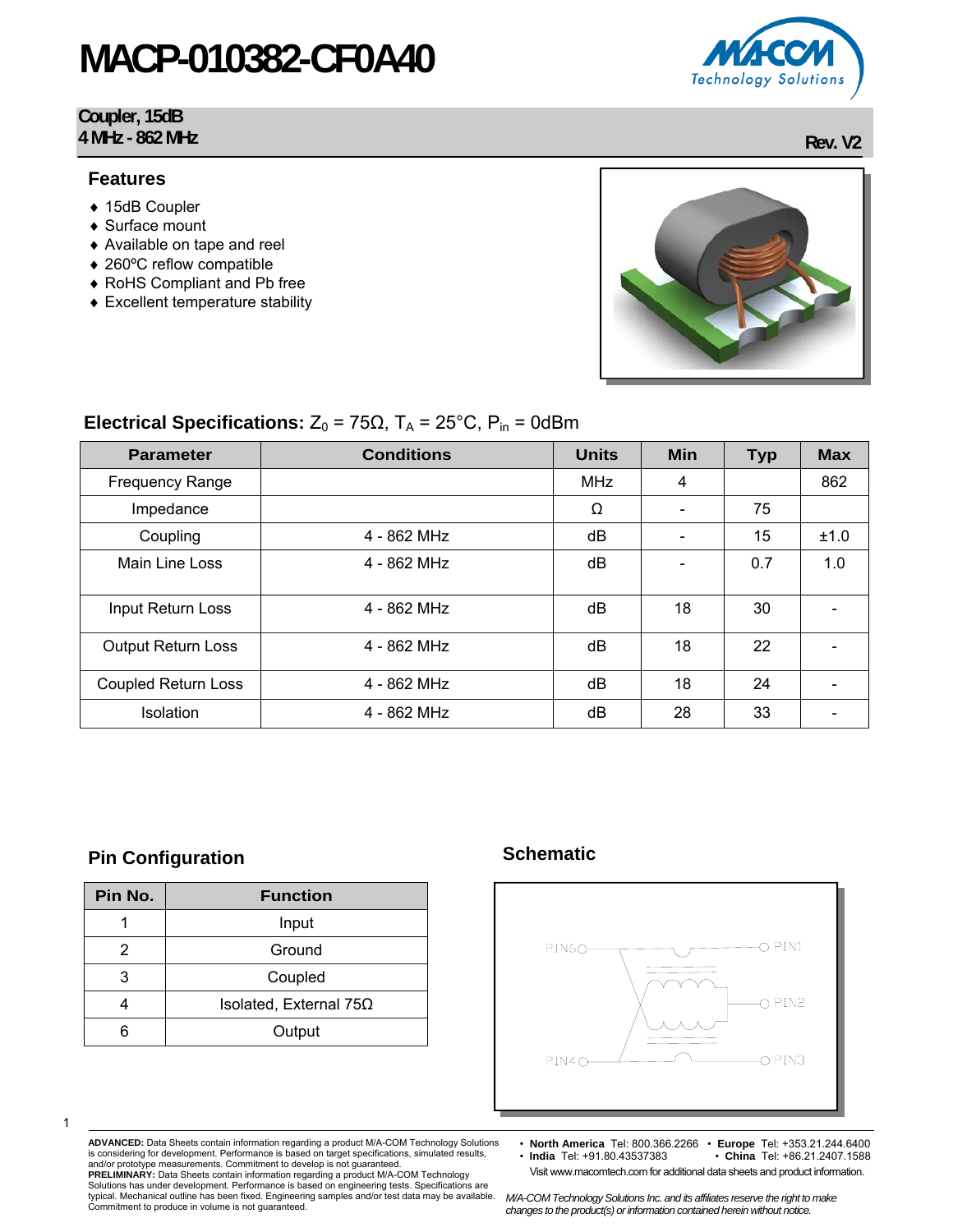#### **Coupler, 15dB 4 MHz - 862 MHz** Rev. V2

Technology Solutions



2

**ADVANCED:** Data Sheets contain information regarding a product M/A-COM Technology Solutions is considering for development. Performance is based on target specifications, simulated results, and/or prototype measurements. Commitment to develop is not guaranteed.

**PRELIMINARY:** Data Sheets contain information regarding a product M/A-COM Technology Solutions has under development. Performance is based on engineering tests. Specifications are typical. Mechanical outline has been fixed. Engineering samples and/or test data may be available. Commitment to produce in volume is not guaranteed.

Visit www.macomtech.com for additional data sheets and product information.

*M/A-COM Technology Solutions Inc. and its affiliates reserve the right to make changes to the product(s) or information contained herein without notice.* 

<sup>•</sup> **North America** Tel: 800.366.2266 • **Europe** Tel: +353.21.244.6400 • **India** Tel: +91.80.43537383 • **China** Tel: +86.21.2407.1588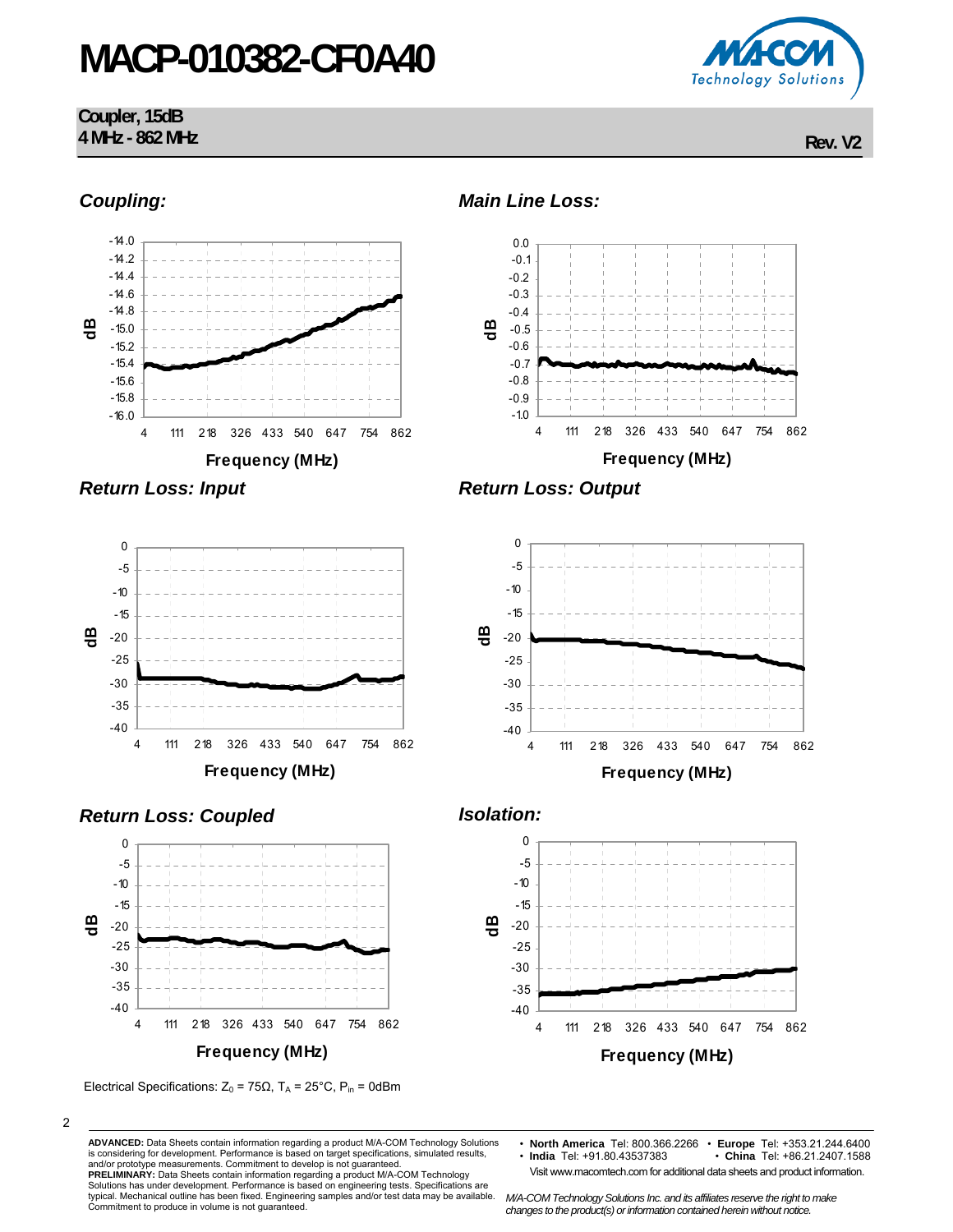#### **Coupler, 15dB 4 MHz - 862 MHz** Rev. V2

**Outline Drawing** 



- 1. Dimensions in mm.
- 2. Tolerance: ±0.2mm unless otherwise noted.<br>3. Model number and lot code are printed on the
- Model number and lot code are printed on the reel.
- 4. Finish: Electreless nickel immersion gold



### **Application Circuit Commended Footprint Recommended Footprint**



**ADVANCED:** Data Sheets contain information regarding a product M/A-COM Technology Solutions is considering for development. Performance is based on target specifications, simulated results, and/or prototype measurements. Commitment to develop is not guaranteed. **PRELIMINARY:** Data Sheets contain information regarding a product M/A-COM Technology

Solutions has under development. Performance is based on engineering tests. Specifications are typical. Mechanical outline has been fixed. Engineering samples and/or test data may be available. Commitment to produce in volume is not guaranteed.

*M/A-COM Technology Solutions Inc. and its affiliates reserve the right to make changes to the product(s) or information contained herein without notice.* 



<sup>•</sup> **North America** Tel: 800.366.2266 • **Europe** Tel: +353.21.244.6400 • **India** Tel: +91.80.43537383 • **China** Tel: +86.21.2407.1588 Visit www.macomtech.com for additional data sheets and product information.